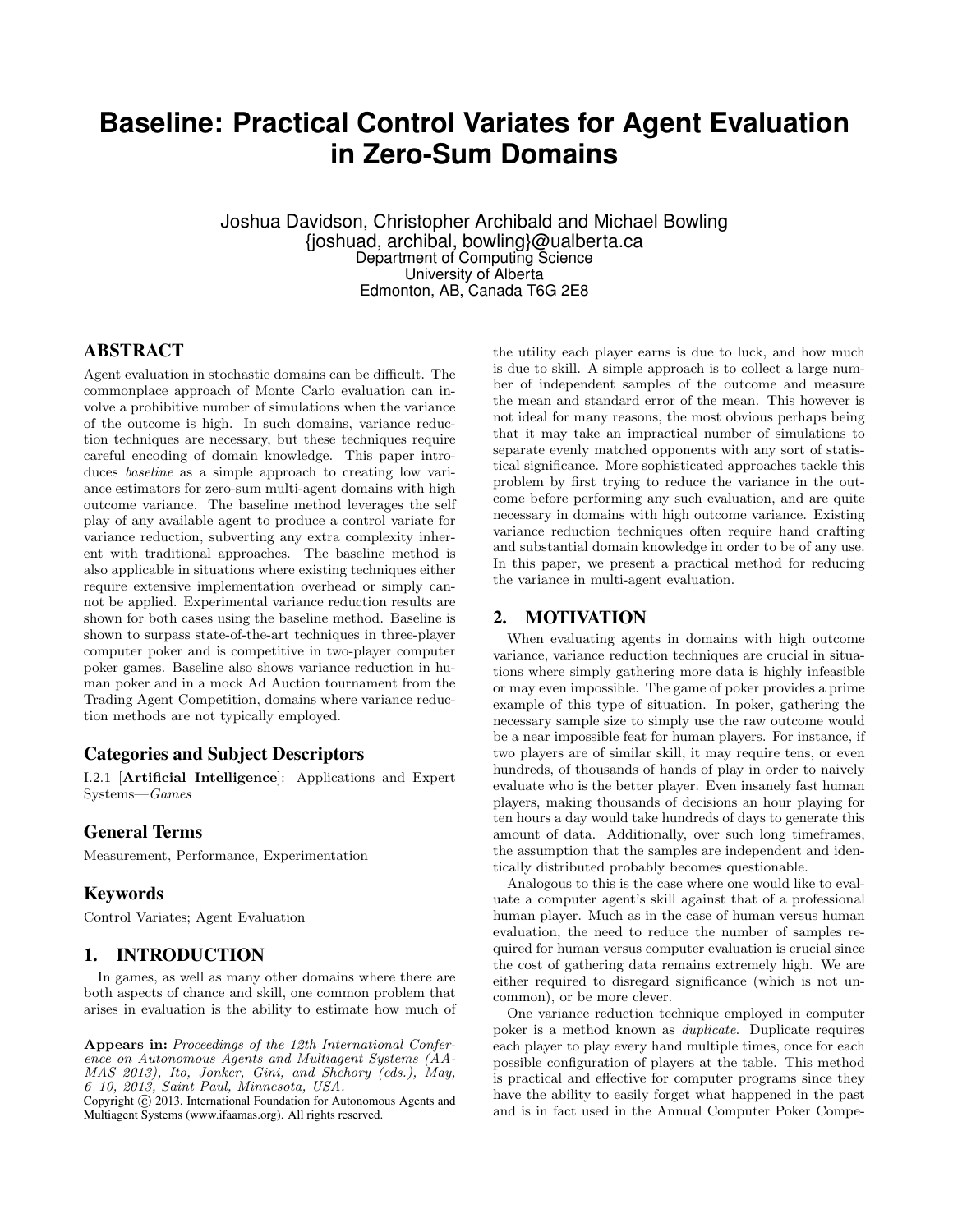tition (ACPC) [1]. One drawback of the duplicate method is the question of effectiveness as the number of agents in a domain increases since the number of samples needed for one data point is factorial in the number of agents. The duplicate method is also problematic in matches involving humans. Human players cannot be expected to forget pervious hands they may have played, especially in the small time frames required to effectively hold a competition.

Nevertheless, duplicate has been used to evaluate teams of human poker players by averaging the winnings of each hand for all the players on a team. Duplicate was used in the previous man versus machine poker competitions [10] as well as a six player limit Texas hold 'em human competition hosted by the International Federation of Poker (IFP) [4]. As a simplification, the IFP human duplicate competition only used six players per team instead of the 720 required to do a full duplicate match. The IFP competition further increased the complexity of running the competition by using physical cards and tables. This choice necessitated the pre-shuffling of 432 decks of cards for just 72 hands of play at each of the six final tables. The fragility of a duplicate match on this scale was reinforced when one of the cards was overturned prematurely during a hand on one of the tables. This resulted in that hand being stricken from the results on all six tables as it can no longer be used in the duplicate analysis.

It is these types of situations that motivated the development of the baseline approach to variance reduction, a simple method for creating practical low variance estimators without the need for special domain knowledge.

## 3. BACKGROUND

This section gives a brief overview of existing traditional approaches to variance reduction. Also provided in this section are some examples of systems that implement variations of these techniques.

## 3.1 General Methods for Variance Reduction

Several general methods have been developed in the statistics literature for reducing the variance inherent in estimating random variables [7]. In what follows, assume that the random variable of interest is  $X$  and that there are  $n$  independent and identically distributed samples of  $X$ ,  $(X_1, X_2, \ldots, X_n)$ . The goal is to estimate  $\mathbb{E}[X]$ , provided it exists, from these  $n$  samples, and to do so with as little variance as possible. We denote by  $\bar{X} = \frac{1}{n}(X_1 + \cdots + X_n)$ the sample mean. Assuming that  $\mathbb{E}[X]$  exists, X is an unbiased estimator of  $\mathbb{E}[X]$ . The goal of each of the techniques presented is to give another estimator of  $\mathbb{E}[X]$  with hopefully lower variance than  $X$ 

#### *3.1.1 Control Variates*

Control variates are one effective way to reduce the error of Monte Carlo simulations [3]. Assume that we are given some additional statistic  $Y$  that is correlated with  $X$ , and also that  $\mu_Y = \mathbb{E}[Y]$  is a known and existing quantity. We can then construct an improved estimate of  $\mathbb{E}[X]$  by considering a new random variable  $Z := X + c(Y - \mathbb{E}[Y]).$  Computing the sample mean of  $Z, \bar{Z}$ , is then equal to

$$
\bar{Z} = \bar{X} + c(\bar{Y} - \mathbb{E}[Y])
$$

$$
= \frac{1}{n} \sum_{i=1}^{n} (X_i + c(Y_i - \mathbb{E}[Y])) \tag{1}
$$

It is then the case that  $\bar{Z}$  is an unbiased estimator of  $\mathbb{E}[X]$ for any  $c \in \mathbb{R}$  since

$$
\mathbb{E}[Z] = \mathbb{E}[X + c(Y - \mathbb{E}[Y])]
$$
  
\n
$$
= \mathbb{E}[X] + \mathbb{E}[c(Y - \mathbb{E}[Y])]
$$
  
\n
$$
= \mathbb{E}[X] + c(\mathbb{E}[Y] - \mathbb{E}[Y]])
$$
  
\n
$$
= \mathbb{E}[X]
$$
\n(2)

In such a setting,  $Y$  is referred to as the *control variate*. The variance of Z can then be computed as

$$
\begin{aligned} \mathbb{V}\text{ar}[Z] &= \mathbb{V}\text{ar}[X + c(Y - \mathbb{E}[Y])] \\ &= \mathbb{V}\text{ar}[X] + c^2 \mathbb{V}\text{ar}[Y] + 2c\mathbb{C}\text{ov}[X, Y] \end{aligned} \tag{3}
$$

and this variance is minimized by choosing the optimal coefficient  $c^*$  by

$$
c^* = -\frac{\text{Cov}[X, Y]}{\text{Var}[Y]} \tag{4}
$$

Resulting in a final variance of

$$
\mathbb{V}\text{ar}[Z] = \mathbb{V}\text{ar}[X] - \frac{\mathbb{C}\text{ov}[X, Y]^2}{\mathbb{V}\text{ar}[Y]}
$$

$$
= (1 - \rho_{X,Y}^2)\mathbb{V}\text{ar}[X] \tag{5}
$$

where  $\rho_{X,Y}$  is the correlation between X and Y. This shows that the amount of reduction in the variance of an estimate when using this technique is highly dependent on the control variate Y being strongly correlated with the original random variable X.

#### *3.1.2 Multiple Control Variates*

The natural extension of the aforementioned formulas to the case of multiple control variates is to have Y instead be a vector of statistics correlated with X, denoted as  $\overrightarrow{Y}$ . We can define a new random variable M as

$$
M = X - \vec{c}^{\top}(\vec{Y} - \mathbb{E}[\vec{Y}])
$$
\n(6)

and the optimal coefficient vector  $\vec{c}^*$  can be computed, similarly to before, as

$$
\vec{c}^* = \Sigma_{\vec{Y}\vec{Y}}^{-1} \Sigma_{X\vec{Y}} \tag{7}
$$

were  $\Sigma_{X\vec{Y}}$  is the vector of covariances between X and  $\vec{Y}$  and  $\Sigma_{\vec{v}\cdot\vec{v}}$  is the covariance matrix of  $\vec{Y}$ .

#### *3.1.3 Antithetic Variates*

Antithetic variates are yet another technique for reducing the variance when estimating  $\mathbb{E}[X]$ . Assume we have two identically distributed random variables,  $X$  and  $Y$ , and consider their average W as an estimate for  $\mathbb{E}[X]$  as

$$
W = \frac{X+Y}{2}
$$

The variance of  $W$  is equal to

$$
\operatorname{Var}(W) = \frac{1}{4} (\operatorname{Var}[X] + \operatorname{Var}[Y]) + \frac{1}{2} \operatorname{Cov}[X, Y]
$$

$$
= \frac{\operatorname{Var}[X]}{2} + \frac{1}{2} \operatorname{Cov}[X, Y] \tag{8}
$$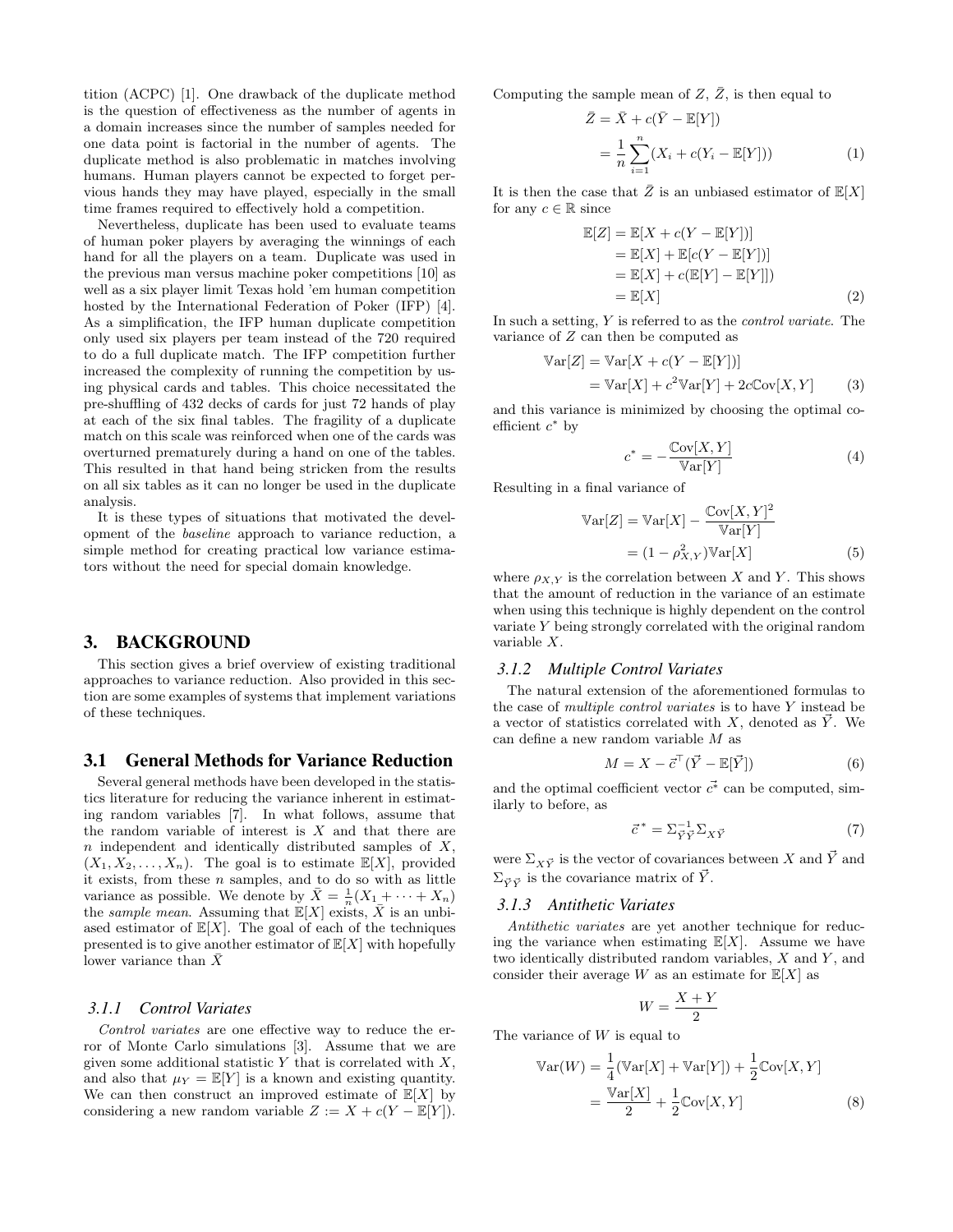This expression can be exploited to reduce the variance of W by having  $X$  and  $Y$  be negatively correlated with each other. The antithetic variates method works on the premise that for any given sample  $X_i \sim X$ , an antithesis  $Y_i$  can be generated in such a way that there is strong negative correlation between the two values. Y must be carefully selected to avoid adding bias to the estimate of  $\mathbb{E}[X]$ . In many domains constructing Y may prove to be difficult, while in others it is straightforward.

This method can be extended to the case of multiple antitheses  $(Y^1, \ldots, Y^m)$  by averaging of the simulation and all of the  $m$  estimates as

$$
W^{m} = \frac{X + Y^{1} + \dots + Y^{m}}{m + 1}
$$
 (9)

## *3.1.4 Advantage Sum Estimators*

In sequential decision-making settings, Zinkevich et al. [16] formulated a general approach to constructing a control variate called an advantage sum estimator. Advantage sum estimators utilize a value function defined over positions in the game to estimate the value of each decision made by the agents, as well as each decision made by chance. Advantage sum estimators split out the effects of luck  $(L_V)$ , skill  $(S_V)$ and the positional advantage  $(P_V)$  when evaluating the decisions of agents. The luck, skill and positional advantage terms are described mathematically [13] as

$$
S_{V_j}(z) = \sum_{\substack{ha \sqsubseteq z \\ P(h) \neq c}} V_j(ha) - V_j(h)
$$

$$
L_{V_j}(z) = \sum_{\substack{ha \sqsubseteq z \\ P(h) = c}} V_j(ha) - V_j(h)
$$

$$
P_{V_j} = V_j(\emptyset)
$$

where ha refers to history h followed by action a.  $V_i$  represents the value function for player  $j$  which maps histories to real numbers. The function  $P(h)$  determines which player is to act after history h. If  $P(h) = c$ , chance determines the action after history  $h$ . Then, for a given terminal history  $z$ and player  $j$ , the advantage sum estimator given by

$$
\hat{\mu}_{V_j}(z) = S_{V_j}(z) + P_{V_j} \tag{10}
$$

is an unbiased estimate of

$$
\mu_j(z) = S_{V_j}(z) + L_{V_j}(z) + P_{V_j} \tag{11}
$$

These estimators are provably unbiased when  $\mathbb{E}[L_{V_j}(z)|\sigma]$  is zero, or in other words, when the value function,  $V$ , satisfies the zero-luck constraint.

#### 3.2 Implemented Approaches

A number of variance reduction techniques have been successfully implemented for agent evaluation. We provide a brief summary of several of these implementations and their potential drawbacks, further motivating the need for simple and effective approaches to variance reduction.

#### *3.2.1 Duplicate*

In bridge [15] and computer poker [1] the notion of duplicate has seen success as an implemented antithetic variate method of reducing variance. The basic idea in these approaches is to generate a single deal of the cards, and then use each rotation of the player through the different sets of private cards as antithetic samples. Duplicate has been used by the Annual Computer Poker Competition to reduce the number of games that is necessary to run to determine a statistically significant winner. As previously stated in Section 2, two main drawbacks of using duplicate are its inability to measure individual skill in human play and the complexity of running duplicate matches as the number of agents increases.

#### *3.2.2 Blackjack*

In blackjack, Wolfe used the advantage sum estimator approach in a single-agent domain by utilizing a pre-computed strategy to compare the difference in the expected winnings of a player employing a fixed strategy to the expected winnings of a pre-computed near optimal strategy. [14]. At each decision point in the game, if the player's strategy differs from the pre-computed strategy, the player is credited the difference of the expected winnings. This adjustment is done under the assumption that the player will play the same as the pre-computed strategy from the point of deviation until the end of the game. Although this approach gives much lower per-hand variance, it is necessary to know beforehand, or be able to quickly compute, the expected value of each decision point in the game for the pre-computed strategy.

#### *3.2.3 DIVAT*

Within the domain of poker, a class of programs known as value assessment tools are also examples of advantage sum estimators. One such instance of these tools is DIVAT [2], a program that has been shown to reduce the variance in the two player limit poker variant. Much like the system used in blackjack, DIVAT compares decisions made in the actual games to that of a pre-computed strategy. Unlike blackjack however, the strategy being used is not following an optimal or near-optimal policy. Arguably the notion of an "optimal" policy, being one that maximizes the expected utility from each decision point, may be ill-formed in games such as poker [2]. DIVAT instead implements the advantage sum estimator idea, using a hand crafted value function for use in evaluation. The issue with DIVAT is that the creation of the value function it uses required a large amount of domain knowledge specific to a single variant of poker, rendering it ineffectual for use in even other variants of poker.

#### *3.2.4 MIVAT*

MIVAT is another value assessment tool that solves one shortcomings of DIVAT by learning a value function as opposed to hand crafting one [13]. Learning a value function allows for a much more general approach to creating instances of advantage sum estimators by subverting the need to have extensive amounts domain knowledge when creating the value function. White and Bowling showed that the learned value functions can obtain similar magnitudes of variance reduction as was seen with DIVAT in two player limit poker. Additionally, MIVAT was able to produce value functions used to reduce the variance in both six player limit and two player no-limit poker games. MIVAT does however suffer from the classic machine learning issues of feature construction and/or selection, which one might argue is still a form of domain knowledge.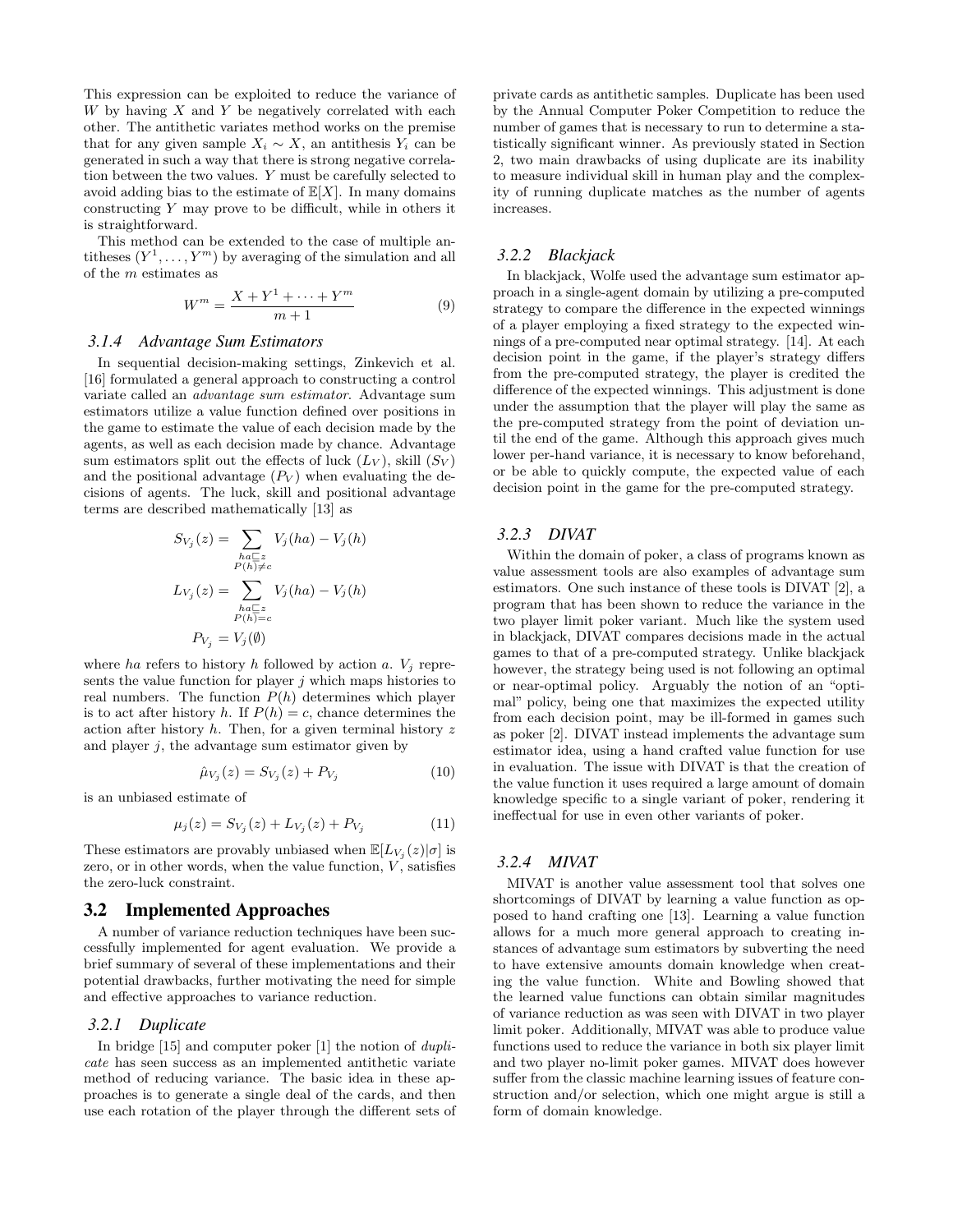#### *3.2.5 Variance Reduction in Decision Making*

Variance reduction techniques have also been employed in situations that involve decision making as opposed to agent evaluation. Two examples of this are the methods used in the Backgammon program TD GAMMON [8] [9] and those explored by Veness and colleagues for use in Monte-Carlo Tree Search [12]. In TD GAMMON, Tesauro used offline Monte-Carlo rollouts based on sample dice rolls to evaluate the decisions of the agent during the learning process. One potential pitfall of this approach is the cost associated with performing each of these rollouts as it may take thousands of samples in order to get a fairly confident estimate of the "best" move for a given position.

Veness et al. considered the use of both control variates and antithetic variates for use with the UCT Monte-Carlo Tree Search algorithm [5] [12]. The authors showed that both techniques are effective ways of reducing variance in the three test domains chosen to evaluate performance. Both of these techniques however suffered from difficulties related to implementation details. Building the antithetic estimator proved difficult in one of the domains, requiring a heuristic to generate the antithetic paths and failed in another domain since there were no obvious symmetries to exploit. Although the control variate estimators performed the best on the domains, they suffered from the need to have domain specific knowledge in order to create meaningful value functions.

Problems surrounding implementation, coupled with the others issues addressed in this section, show that eliminating the difficulty in creating effective low variance estimators is crucial in the practical deployment of any variance reduction technique.

## 4. BASELINE CONTROL VARIATES

We now introduce the baseline method of constructing control variates for agent evaluation in zero-sum games. Baseline allows for the creation of control variates in a simple and efficient manner, and is especially designed for settings with a large number of agents or instances of human play, where duplicate methods are either impossible or impractical. The baseline method only requires that a computer agent exists for the domain in question and that the random events observed in the simulation are reproducible.

The basic idea behind baseline is to compare the observed performance of the agents being evaluated to the performance of another computer agent in self-play. In this section we will describe this idea precisely and proceed to demonstrate experimentally that baseline can out perform duplicate in terms of reduction of the standard error. We also demonstrate that baseline is suitable for use in a wider range of domains such as human-machine competitions and Trading Agent Competition Ad Auction (TAC-AA) tournaments.

#### 4.1 The baseline approach

Baseline is used to estimate the performance of an agent in a zero-sum domain where the stochasticity of that domain is captured in a random variable, denoted as Q. Essentially, this is any domain where the random seed can be controlled to produce exact replications of the chance events supplied by the environment. One example of such a domain would be the game of poker, where the randomness is based on the shuffle of the cards. Let  $X = g(Q)$  be the random variable whose expectation  $\mathbb{E}[X]$  is being estimated, where  $g: Q \mapsto \mathbb{R}$  is a function specifying the performance the agent on instances of the domain. Let  $(X_1, \ldots, X_n)$  be n samples from X corresponding to the measured performance of the agent on *n* samples from the domain  $Q: (Q_1, \ldots, Q_n)$ .

To apply the baseline method we assume that we have access to a computer agent (the control agent) for the domain in question, whose performance in self-play we will represent by another performance function  $s: Q \mapsto \mathbb{R}$ . The first step in the baseline approach is to create, for each domain sample  $Q_i$ , the control variate values  $Y_i = s(Q_i)$ . This is done by playing the control agent against itself on the instance of the domain described by  $Q_i$  and observing the utility gained. The baseline estimator  $\bar{\beta}$  is then defined to be the control variate enhanced estimator obtained from using the control variate Y to estimate  $\mathbb{E}[X]$ , defined as follows.

$$
\bar{\beta} = \frac{1}{n} \sum_{i=1}^{n} X_i + c (Y_i - \mathbb{E}[Y])
$$
\n(12)

Note that in general this does not eliminate the necessity of computing the expected value  $\mathbb{E}[Y]$  of the control variate. One of the key ideas to the baseline approach is that as long as the game being played is zero-sum and any sample from Q assigns an equal probability for every possible assignment of agents to positions in the game, the expected value,  $\mathbb{E}[Y]$ , is 0. Combining this fact with the optimal coefficient from Equation 4 results in the final formula for the baseline estimator to be

$$
\bar{\beta} = \frac{1}{n} \sum_{i=1}^{n} X_i - \frac{\widehat{\mathbb{C}\text{ov}}[X, Y^{\sigma}]}{\widehat{\mathbb{V}\text{ar}}[Y]}(Y_i)
$$
(13)

where  $\widehat{\mathbb{C}\mathrm{ov}}[X, Y^\sigma]$  and  $\widehat{\mathbb{Var}}[X]$  are the sample covariance and variance terms calculated from the observed samples. Using the sample variance and covariance terms introduces bias, however the estimator is still consistent [6], and the resulting reduction in variance can make it worth the trade off. For practical reasons, in cases where the control agent is making decisions in a stochastic manner the values for  $Y_i$ can be calculated using the average of multiple samples of the control agent's utilities on domain  $Q_i$ . If n is the number of samples being average,  $Y_i$  simply becomes

$$
Y_i = \frac{1}{n} \sum_{j=1}^{n} s(Q_i)
$$
 (14)

In games with more than two agents, the baseline approach eliminates the complexity involved with creating duplicate matches. Furthermore, the baseline estimator is useful in domains where variance reduction is typically not considered due to implementation complexity such as human play evaluation. The simplicity of baseline provides a way of generating multiple estimators without having to explicitly encode any additional domain knowledge into the analysis. These properties are what make the baseline method an enticing approach to variance reduction in any appropriate domain where there exists even a single computer agent for use as the control.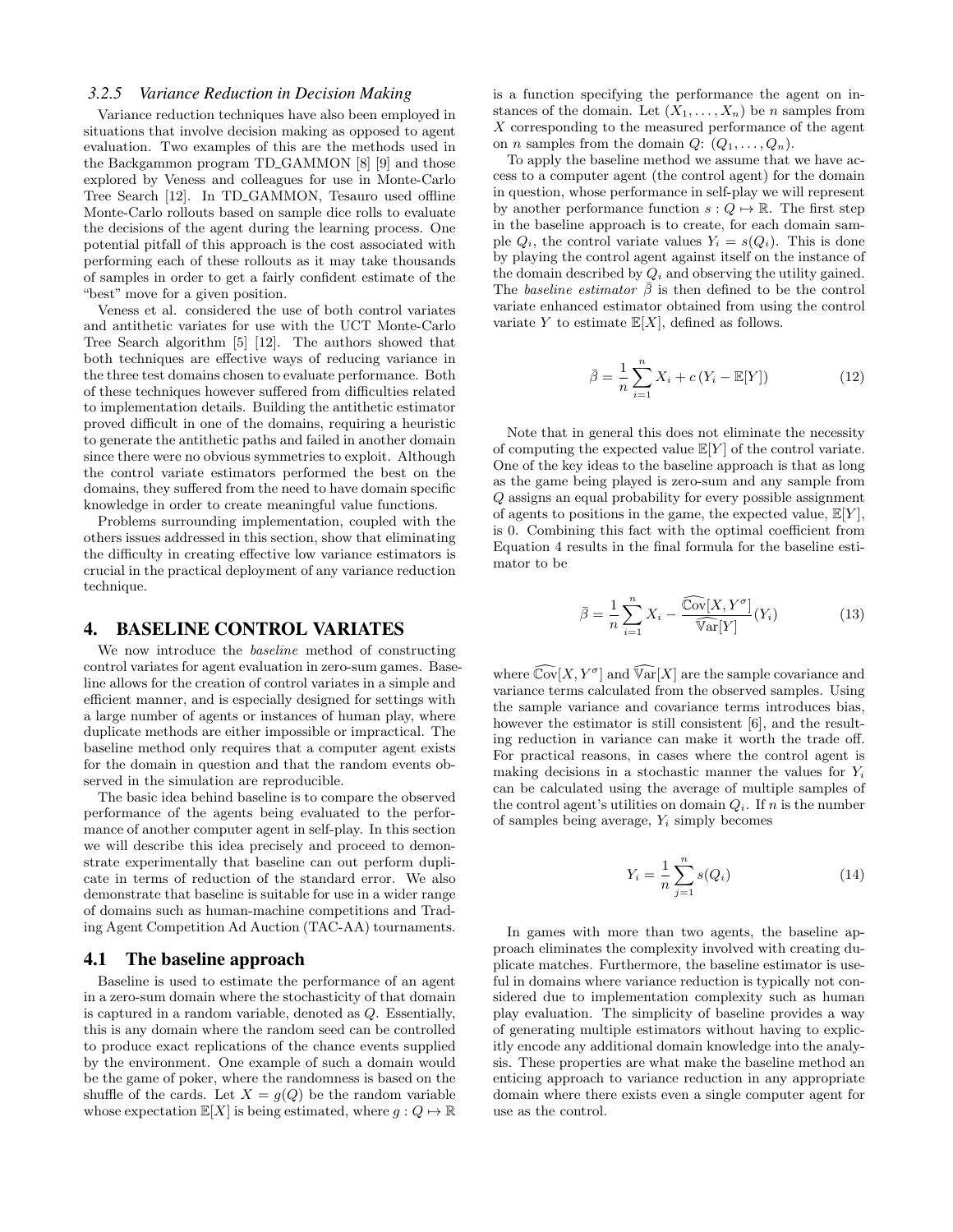## 5. EVALUATION METHODOLOGY

In Section 6 the baseline approach is experimentally evaluated on several data sets. In this section we describe the data sets and how the baseline approach was applied in each of these domains. Since most of these data sets are from the domain of Texas hold 'em poker, we begin with a brief explanation of this game.

## 5.1 Texas Hold 'em

Texas hold 'em is a variant of poker played using the standard 52 card deck. Although the game can be played with two or more players, the majority of the poker specific analysis performed has been performed on either the three player or two player (also known as heads up) versions of the game.

The gameplay of Texas hold 'em consists of four rounds, each of which involves cards first being dealt and then players making actions until the round terminates. The actions a player may choose are to either match the opponents total amount of money in the pot, raise the amount of money all other players must commit to the pot, or forfeit any money they currently have committed to the pot by folding their current hand.

The deal of the cards for the first round consists of two private face down cards for each player. At the start of the the second round three shared, or public cards, are dealt face up on the table. The next two rounds each have one more public card dealt out. After the four rounds are over the player with the best five card hand wins all of the money in the pot. This process is repeated many times, with the overall goal of a player being to maximizing their total winnings.

Texas hold 'em is played with many different betting structures, however only the no-limit or the limit betting structures are used in the analysis. No-limit betting means that any time a player can bet or raise, they may choose to bet any amount between a fixed minimum and the total amount of chip remaining to them. The limit betting structure fixes the size of each bet, typically being small in the early rounds and large in the later rounds of each hand.

## 5.2 Annual Computer Poker Competition

The Annual Computer Poker Competition (ACPC) is a yearly competition where academics and hobbyists submit poker playing computer agents to one of three Texas hold 'em competitions: heads up limit, heads up no-limit and three player limit. Hundreds of millions of duplicate poker hands are played for each of the competitions in order to separate out the competitors and determine a winner with statistical confidence.

The ACPC results from the 2011 three player limit and heads up no-limit competitions were analyzed using the baseline approach and compared to duplicate. Several different computer agents were used as the control agent in order to investigate the robustness of the baseline method. Each control agent participated in self-play on the exact same hands as the competition by using the same random seed and card dealing program. As the control agent is itself stochastic, to obtain a lower variance estimate of the control agent's performance on a given hand we had the agent play each hand fifty times, and averaged the performance over those fifty samples to obtain the final control agent performance value. Although each match of the competition is traditionally executed over millions of hands, we only utilized 180,000 hands from each of these matches in our experiments.

In order to compare the baseline approach to duplicate, baseline uses the same hands (two for every arrangement of cards) as the duplicate match, however, each pair of two hands are treated independently. For example, in the twoplayer case, let  $Q_j$  and  $Q'_j$  be the duplicates of the j-th hand, differing only in which player is assigned which private cards. Duplicate treats this as one hand-pair and computes the agent's performance on that hand as the average of the utility on the two separate hands  $\frac{g(Q_j)+g(Q'_j)}{2}$  $\frac{1}{2}$  while baseline treats them as two separate hands with values  $g(Q_i) - s(Q_i)$ and  $g(Q'_j) - s(Q'_j)$ , computing their respective control values independently.

In three-player Texas hold 'em, duplicate involves averaging over six different related hands, which correspond to all six different ways the three players can be assigned to the different sets private cards for a given hand. Baseline again treats these six separate hands separately and computes the control agent value independently for each. The results of these experiments are provided in Tables 1 and 2 and the post-play analysis is described in Section 6.1.

#### 5.3 Man versus Machine Poker

The baseline approach was also evaluated on data gathered from two man versus machine (MvM) poker matches. In each of these matches, a team of two highly skilled professional poker players faced off against the same computer agent but on opposite sides of the cards. This was done to facilitate the computation of a duplicate score for the team. For reasons previously discussed, duplicate can only be used to evaluate a pair (team) of humans, but does nothing to reduce the variance in the estimation of a single human's performance against an opponent. In contrast, baseline allows us to obtain lower variance analysis on the individual performance of each of the two human players. Once again, in order to compare baseline to duplicate, the hands for the two human players were treated as both duplicate and independent. Due to the high cost of gathering human data of this nature, only 1000 hands were played in each of the matches. Identical to the ACPC analysis, the average of fifty samples of the control policy in self play on each hand was used when computing the baseline control values. Post-play analysis of two man versus machine matches is presented in Section 6.2 and the results are shown in Tables 3 and 4.

## 5.4 Trading Agent Competition

Lastly, the baseline method was tested on a mock Ad Auction tournament from the Trading Agent Competition (TAC-AA) [11]. For this experiment, six ad auction agents were gathered from the TAC repository and faced off in a eight player tournament, with two random agents filling the empty positions. The tournament consisted of 100 matches, where each match was a simulation of ten days, after which the payouts were converted such that the resulting game was zero-sum. For each of the matches the agents are each assigned a random specialization. The specializations serve as a way for an agents to capitalize on the simulated marketplace. We used the specializations as a way to capture the environmental stochasticity, such that the exact same assignment of specializations seen on each day in the tournament match those used in the control agent's self play. A subset of the competition agents were chosen as the different control agents for the various baseline estimators. For practicality reasons, each self play match was only sampled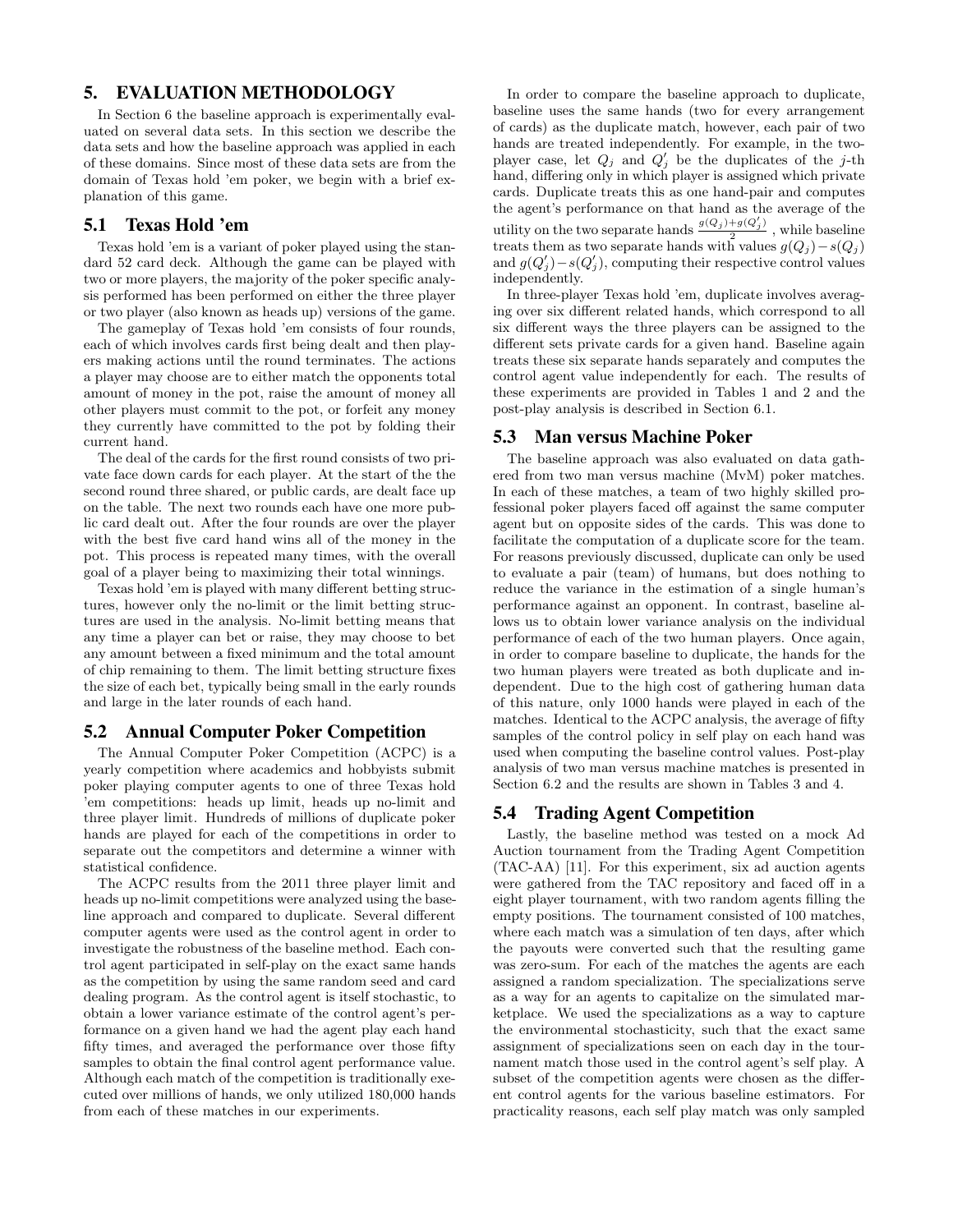one time for this domain. The performance of the different baseline estimators for this tournament are shown in Table 5 and discussed in Section 6.3

## 6. RESULTS

In this section the results for the experimental evaluation of the baseline approach are presented. For each of the poker related experiments, the utility for each agent is reported in milli-big blinds per hand  $(mbb/h)$ , which is a standard unit of measurement within the domain of poker. For the TAC-AA results, the utility of the agents is reported in thousands of dollars.

Each of the rows in a table refers to a specific agent being evaluated, either in its performance against all other agents (if no other agent is listed) or in its performance against one specified opponent. The  $\bar{X}$  column in each of the tables shows the mean of the raw utility as well as the size of the 95% confidence interval, which was computed as  $\frac{1.96\hat{\sigma}}{\sqrt{n-1}}$  where n is the number of samples and  $\hat{\sigma}$  is the sample standard deviation over those  $n$  samples. The remaining columns of each table are labeled with the name of the estimator being used to estimate the performance of the agents. The "Dup" label refers to the duplicate estimator and a  $\bar{\beta}$  label refers to a baseline estimator.

The values in each of the estimator columns show the reduction of the sample standard error for the specified estimator over that of  $\bar{X}$ . The reduction values are displayed as a percentage and the sample standard error for each of the estimators was computed as  $\frac{\sigma}{\sqrt{n}}$ . A value of 0% would mean that there is no difference between the size of the standard error between the estimator and simply using the raw utility. Conversely, a value of 100% would mean that the estimator was able to reduce the standard error to 0. Simply put, estimators with large percentage reduction values perform better than ones with small percentage reduction values. Finally, a negative percentage reduction value indicates that the standard error actually increased when using the specified estimator.

## 6.1 ACPC

We begin with the results of the baseline approach applied to the data from the 2011 Annual Computer Poker Competition.

## *6.1.1 Three Player Limit*

The summary of the performance estimate for each of the competitors in the three player limit competition is shown in Table 1. This table shows that the baseline estimator outperforms the duplicate counterpart for all nine agent summaries. Also, the baseline estimator never performs worse than naively estimating the expected value simply on raw utility. This is not the case for duplicate, which actually increased the size of the sample standard error in over half of the summaries. One possible explanation for this could be that the full six-way duplicate is not the optimal way to combine the possible player orderings

In addition to its lower performance, using the full player ordering to create a three player duplicate match increases the logistical complexity. While being feasible approach for computer competitions, having six players on a team to represent just one person could prove to be very difficult when used for human evaluation. Baseline provides a much simpler framework, requiring only one such ordering and just

| Match           | $\bar{X}$         | Dup $(\%)$ | $\bar{\beta}$ (%) |
|-----------------|-------------------|------------|-------------------|
| Bnold3          | $-10.56 \pm 1.10$ | 8.04       | 37.20             |
| dcubot3plr      | $6.16 \pm 2.03$   | 39.52      | 49.68             |
| Entropy         | $-1.64 \pm 1.67$  | $-40.41$   | 22.57             |
| Hyperborean-iro | $20.64 \pm 0.98$  | $-0.61$    | 39.08             |
| Hyperborean-tbr | $16.74 \pm 1.07$  | $-3.03$    | 33.28             |
| LittleRock      | $10.25 \pm 0.91$  | $-6.32$    | 35.56             |
| OwnBot          | $-0.4 \pm 2.68$   | 33.07      | 41.95             |
| player_zeta_3p  | $-51.96 \pm 2.50$ | $-25.54$   | 21.78             |
| Sartre3p        | $23.01 \pm 1.38$  | 28.12      | 46.20             |

Table 1: ACPC 3P Limit (180K hands)

three players. It is clear from these results that baseline should be utilized for competitions of this nature.

## *6.1.2 Heads Up No-Limit*

Table 2 shows the results of the estimators when applied to the data from the heads up no-limit ACPC tournament data. The columns labeled  $\bar{\beta}_1$ ,  $\bar{\beta}_2$  and  $\bar{\beta}_3$  refer to the baseline estimators resulting by using three different control agents and the final  $\overline{M}$  column refers to the multiple control variate situation with  $\beta_1$ ,  $\beta_2$  and  $\beta_3$  being the columns of the  $\vec{Y}$ vector in Equation 6.

One observation that can be made from this data is the although duplicate provided estimates with the lowest sample standard error, there were not many matches where the magnitude of this reduction was significantly larger than any of the baseline approaches. Also noticeable from this table is the lack of separation between each of the baseline approaches. For almost every match, the baseline reduction percentages are nearly identical to one another, which explains why the  $\overline{M}$  estimator is unable to gain much in the way of additional reduction over any individual baseline. For this competition, baseline shows a competitive method for variance reduction and should be considered for competitions of this nature when producing duplicate results is not as straight forward as it is in the game of poker.

## 6.2 MvM Poker

Tables 3 and 4 summarize the results of the two man versus machine matches. In both of the matches, the results show that the baseline estimator is able to reduce the sample standard error for both the individual and team results. In the case of the team data, although duplicate slightly outperforms baseline in the first match, both of the estimators end up producing statistically significant results. Duplicate and baseline perform equally well on the team data in the second match. Baseline in this setting has a huge advantage over duplicate since it can be used to estimate each of the players's individual play rather than just the team data.

The need for splitting out the individual players is reinforced in the analysis of the two matches. It is clear that one of the human players, denoted as Human 1 in the tables, was the better player in the first match. The second human player, denoted as Human 2 in the tables, actually lost to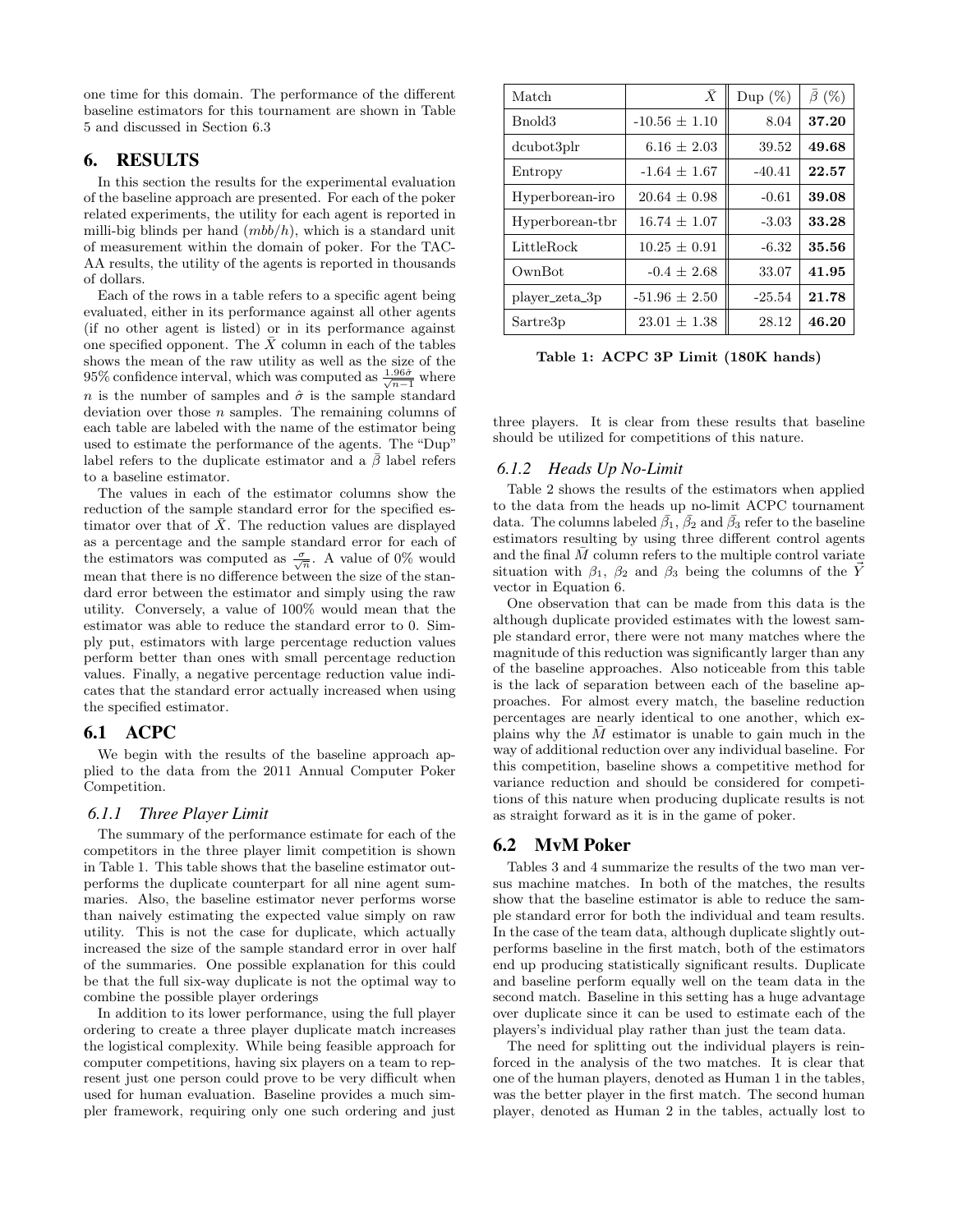| Match             | $\bar{X}$             | Dup $(\%)$ | $\bar{\beta_1}$ (%) | $\bar{\beta_2}$ (%) | $\bar{\beta_3}$ (%) | $\bar{M}$ (%) |
|-------------------|-----------------------|------------|---------------------|---------------------|---------------------|---------------|
| $0 \text{ vs } 1$ | -333.87 $\pm$ 294.25  | 2.03       | 1.13                | $1.54\,$            | 1.45                | 1.58          |
| $0 \text{ vs } 2$ | $-2841.77 \pm 136.99$ | 2.62       | 0.95                | 1.18                | 1.09                | 1.21          |
| $0 \text{ vs } 3$ | $-1318.08 \pm 241.95$ | 3.82       | 1.22                | 1.61                | 1.41                | 1.64          |
| $0 \text{ vs } 4$ | $17785.11 \pm 480.36$ | 32.55      | 4.62                | 8.01                | 6.92                | 8.12          |
| $0 \text{ vs } 5$ | $-1835.21 \pm 123.15$ | 2.16       | 0.56                | 0.63                | 0.60                | 0.67          |
| $0 \text{ vs } 6$ | $-4954.7 \pm 209.86$  | 7.97       | 1.31                | 1.66                | 1.58                | 1.72          |
| $1 \text{ vs } 2$ | $-592.08 \pm 81.31$   | 9.95       | 6.78                | 9.26                | 8.50                | 9.45          |
| $1 \text{ vs } 3$ | $734.91 \pm 65.43$    | 4.45       | 3.15                | 4.26                | 3.71                | 4.32          |
| $1 \text{ vs } 4$ | $4586.91 \pm 79.18$   | 32.29      | 7.54                | 12.71               | 10.93               | 12.83         |
| $1 \text{ vs } 5$ | $731.65\,\pm\,51.78$  | 8.01       | 3.46                | 4.72                | 3.97                | 4.78          |
| $1 \text{ vs } 6$ | $-280.03 \pm 74.52$   | 9.32       | 5.97                | 9.29                | 8.05                | 9.34          |
| $2 \text{ vs } 3$ | $561.89 \pm 73.40$    | 9.31       | 6.19                | 8.51                | 7.67                | 8.65          |
| $2 \text{ vs } 4$ | $2195.48 \pm 101.12$  | 11.66      | 3.53                | 5.58                | 5.07                | 5.69          |
| $2 \text{ vs } 5$ | $593.43 \pm 63.02$    | 9.96       | 6.50                | 8.68                | 7.84                | 8.85          |
| $2 \text{ vs } 6$ | $112.17 \pm 69.48$    | 20.85      | 13.97               | 19.08               | 18.60               | 19.94         |
| $3 \text{ vs } 4$ | $9877.91 \pm 208.98$  | 7.98       | 4.10                | 6.66                | 5.71                | 6.70          |
| $3 \text{ vs } 5$ | $-95.78 \pm 73.47$    | 13.71      | 3.46                | 4.75                | 3.96                | 4.80          |
| $3 \text{ vs } 6$ | $-434.35 \pm 79.64$   | 11.90      | 5.88                | 9.51                | 7.63                | 9.51          |
| $4 \text{ vs } 5$ | $-2595.83 \pm 58.87$  | 11.13      | 5.40                | 8.45                | 7.23                | 8.48          |
| $4 \text{ vs } 6$ | $-1838.68 \pm 52.04$  | 6.04       | $3.59\,$            | 5.14                | 4.60                | 5.20          |
| $5 \text{ vs } 6$ | $-330.09 \pm 72.26$   | 10.37      | 6.21                | 8.77                | 7.82                | 8.88          |

Table 2: ACPC Heads Up No-limit (180K hands)

| Match   |                        | $\bar{X}$   $\bar{\beta}$ (%) | Dup $(\%)$ |
|---------|------------------------|-------------------------------|------------|
| Human 1 | $39.55 \pm 962.60$     | 17.84                         |            |
| Human 2 | $-1597.75 \pm 1340.45$ | $\boldsymbol{18.54}$          |            |
| Team    | $-779.1 + 825.71$      | 17.66                         | 25.1       |

Table 3: MvM Match 1 (1K hands)

the computer agent with statistical significance, even when using just raw utility as the estimate. Both baseline and duplicate show that in the first match, the human team also lost with significance. This shows that the loss observed by the team in the first match was due to the gap in the skill between Human 1 and Human 2. By pairing them as a team in the duplicate setting, Human 1 unfairly loses the first match, instead of it being a result of his/her own play. These results demonstrate the advantage of using baseline as the estimator, since individual play is a much more appealing competition for human-machine competitions.

| Match   |                      | $\bar{X} \parallel \bar{\beta}$ (%) | Dup $(\%)$ |
|---------|----------------------|-------------------------------------|------------|
| Human 1 | $78.78 \pm 912.61$   | 18.40                               |            |
| Human 2 | $-146.63 \pm 866.92$ | 34.89                               |            |
| Team    | $-33.93 \pm 629.23$  | $\parallel 25.40$                   | 24.39      |

Table 4: MvM Match 2 (1K hands)

## 6.3 TAC-AA

The results of using baseline in a mock Ad Auction TAC tournament are shown in Table 5. In this experiment, each of the baseline estimators was able to reduce the size of the sample standard error for all of the matches and the resulting reduction percentages range from 0.1% up to 53%. For this tournament, the baseline estimator  $\beta_3$  provided the greatest reduction in the standard error out of all the baseline estimators used. Notably, none of the baseline estimators ever increase the standard error. Given that the tournament consisted of six competition agents and two random agents, it is unclear what impact this had on the performance of the baseline estimator. It is possible that in a tournament using eight competition agents, the baseline estimator may